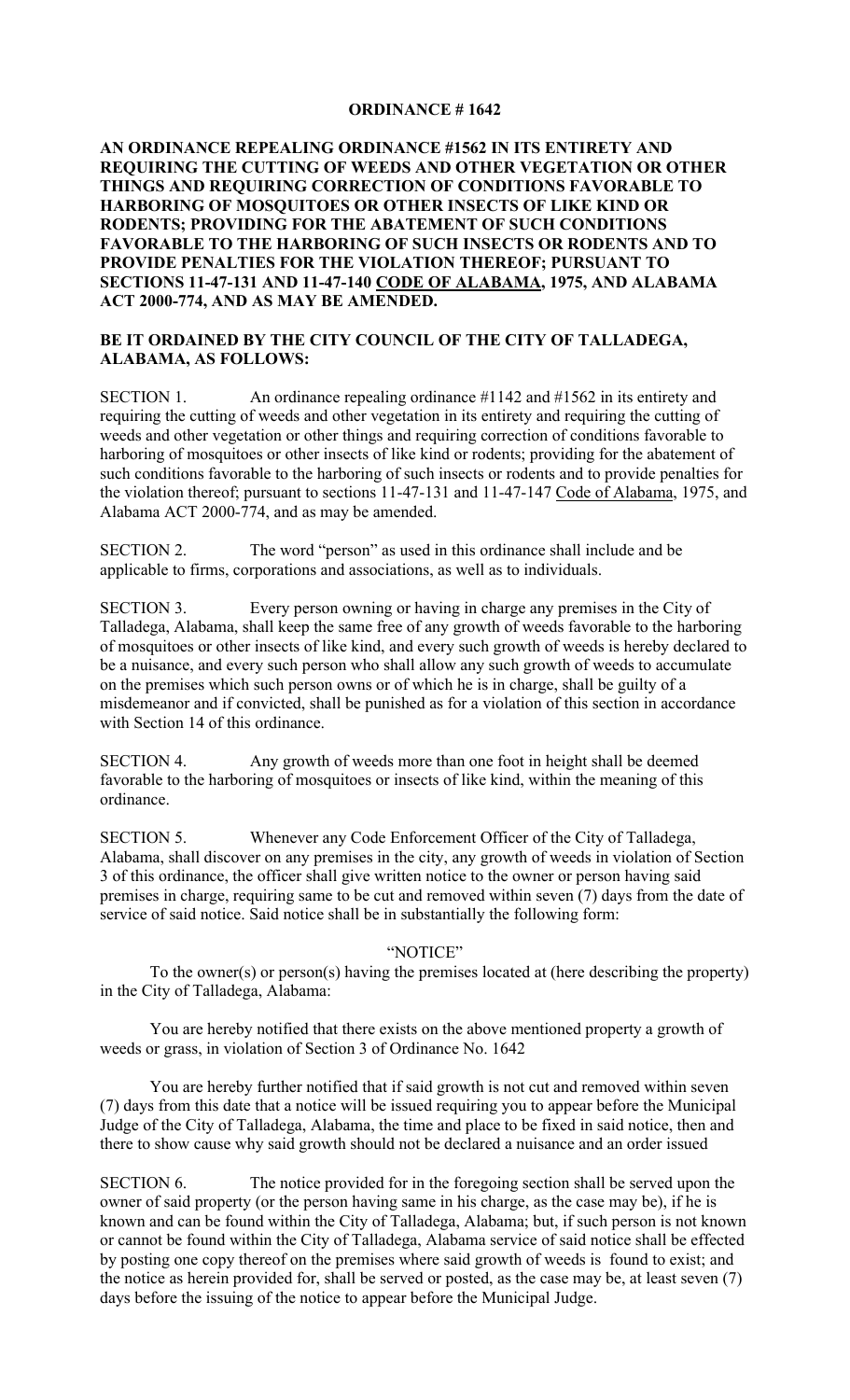SECTION 7. After the issuance of the notice as provided for in Section 5 of this Ordinance and the failure of the weeds to be cut and removed within the time specified in Section 5 of this notice, then in such event the issuing officer shall give written notice to the owner or person having such premises in his charge, to appear before the Municipal Judge of the City of Talladega, Alabama, at a time and place to be fixed in said notice, and then and there to show cause why the said growth of weeds should not be declared a nuisance, and an order issued requiring same to be cut and removed. Said notice shall be in substantially the following form:

#### "NOTICE"

To the owner(s) of (here describing the property) in the City of Talladega, Alabama:

You are hereby notified that there exists on the above mentioned property a growth of weeds or grass or other vegetation, in violation of Section 3 of an Ordinance adopted by the City Council of the City of Talladega, entitled "Ordinance # 1642. And you are further notified that a hearing will be conducted by the Municipal Judge of the City of Talladega, Alabama, at City Hall at (time) on the (date), at which time and place you are directed to appear and show cause, if any you can, why the existence of said growth of weeds should not be declared a nuisance and an order issued requiring the same to be cut and removed.

You are hereby further notified that if said growth is not removed by your court date and the Municipal Judge of the City of Talladega, Alabama orders that the said property is a nuisance. The City of Talladega Code Enforcement Officer shall enter upon premises and at the expense of owners shall proceed to cut and remove said weeds at your cost and expense, and will certify the cost and expense, and will assess the said cost against you and the above described property, and that said expense will constitute a lien on said property.

| Dated this the             | day of |  |
|----------------------------|--------|--|
| City of Talladega, Alabama |        |  |
| Bv:                        |        |  |
| Code Enforcement Officer   |        |  |

(If said premises are in charge of a person other than the owner, then the notice aforesaid shall be addressed to such person.)

SECTION 8. The notice provided for in the foregoing section shall be served upon the owner(s) of said property (or the person having same in charge, as the case may be), if he is known and can be found within the City of Talladega, Alabama; but if such person is not known or cannot be found within the City of Talladega, Alabama service of said notice shall be effected by posting one copy thereof on the premises where said growth of weeds is found to exist; and the notice, as herein provided for, shall be served or posted, as the case may be, at least seven (7) days before the date fixed for hearing before the Municipal Judge.

SECTION 9. At the time and place appointed in the notice provided for in Section 7 hereof, the Municipal Judge shall conduct a hearing for the purpose of determining whether the growth of weeds complained of exists in violation of this ordinance; and if he finds the same constitutes a violation of this ordinance, he shall so declare the same and shall make an order requiring the cutting and removal of said growth immediately from the making of said order.

SECTION 10 The owner(s) or person having in charge any such premises, who, having been served notice in accordance with Sections 5 and 7 of this ordinance, shall fail to comply with the order of the Municipal Judge requiring the cutting and removal of such weeds, shall be guilty of a misdemeanor and, upon conviction, shall be punished as provided in this ordinance.

SECTION 11. If the owner or person having in charge any premises whereon there exists any growth of weeds or vegetation in violation of this ordinance shall fail to cut and remove by the court date, and the order of the Municipal Judge of the City of Talladega, Alabama, a Code Enforcement Officer, may enter upon said premises, and at the expense of owner(s) may proceed to cut and remove said weeds, at his discretion, by the most efficient means, and the said Code Enforcement Officer is directed to keep an account of the expense of cutting and removing such weeds from each separate lot or premises; and in certifying the same to the City Council of the City of Talladega, Alabama, he shall report separately as to each piece of property where from he has cut and removed weeds, together with a description of said premises and the name of the